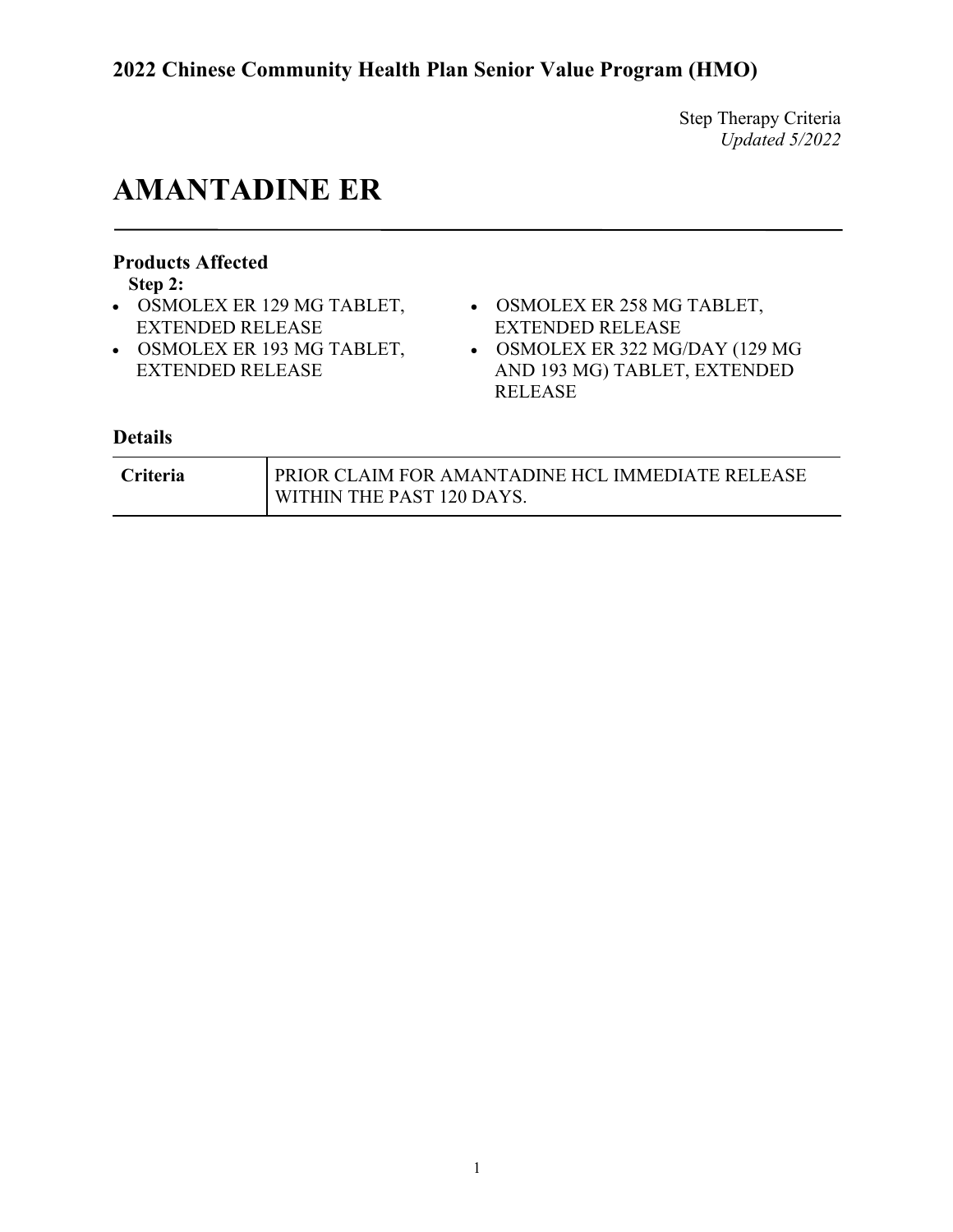Step Therapy Criteria *Updated 5/2022*

# **AMLODIPINE ORAL SUSPENSION**

#### **Products Affected**

**Step 2:**

• KATERZIA 1 MG/ML ORAL SUSPENSION

| <b>Criteria</b> | PRIOR CLAIM FOR GENERIC AMLODIPINE TABLETS WITHIN |
|-----------------|---------------------------------------------------|
|                 | THE PAST 120 DAYS.                                |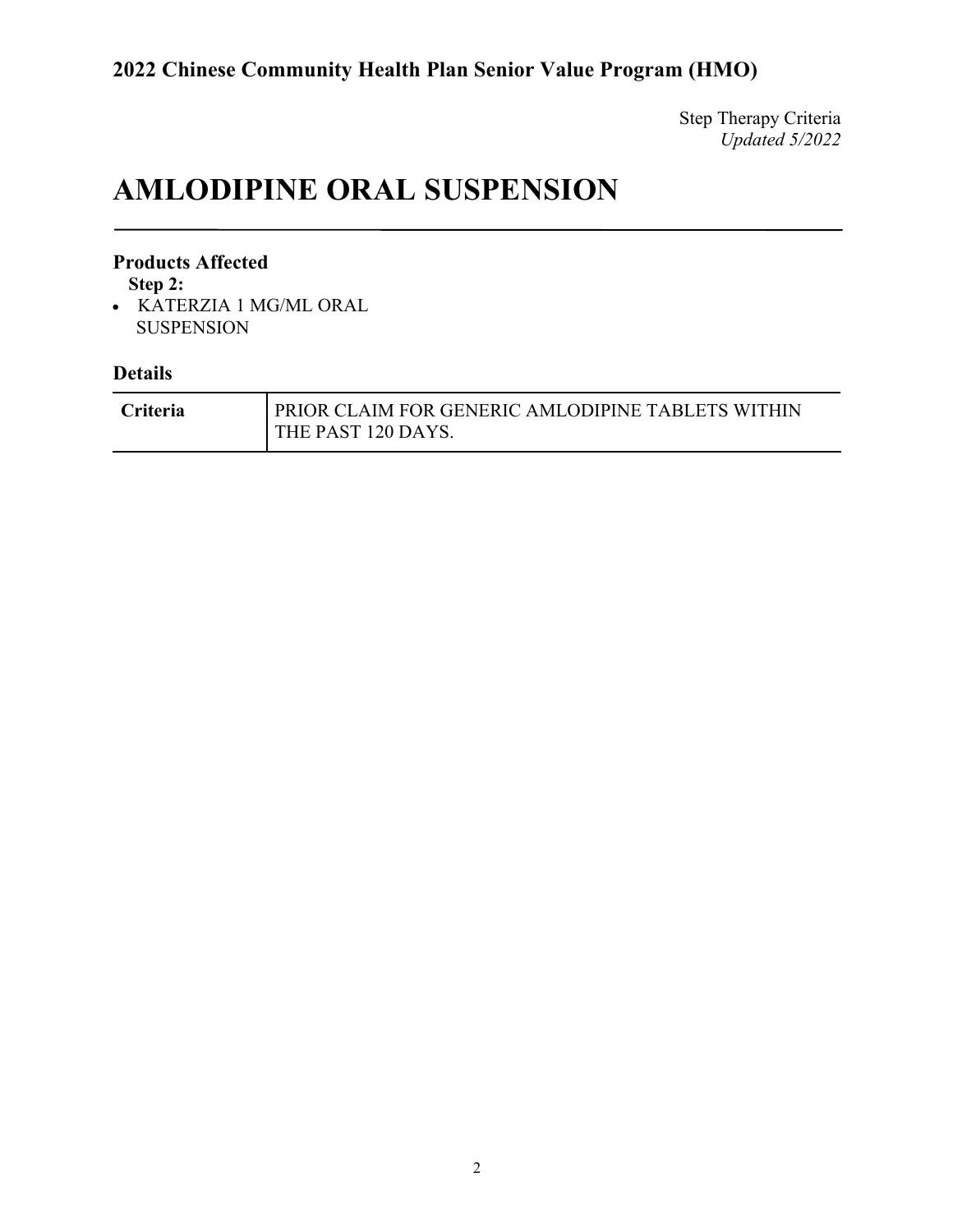## **ANTIDEPRESSANTS**

### **Products Affected**

**Step 2:**

- FETZIMA 120 MG CAPSULE,EXTENDED RELEASE
- FETZIMA 20 MG (2)-40 MG (26) CAPSULE,EXTENDED RELEASE,24 HR,DOSE PACK
- FETZIMA 20 MG
- CAPSULE,EXTENDED RELEASE • FETZIMA 40 MG
- CAPSULE,EXTENDED RELEASE
- FETZIMA 80 MG CAPSULE,EXTENDED RELEASE

| <b>Criteria</b> | PRIOR CLAIM FOR TRINTELLIX AND VIIBRYD WITHIN THE |
|-----------------|---------------------------------------------------|
|                 | PAST 365 DAYS.                                    |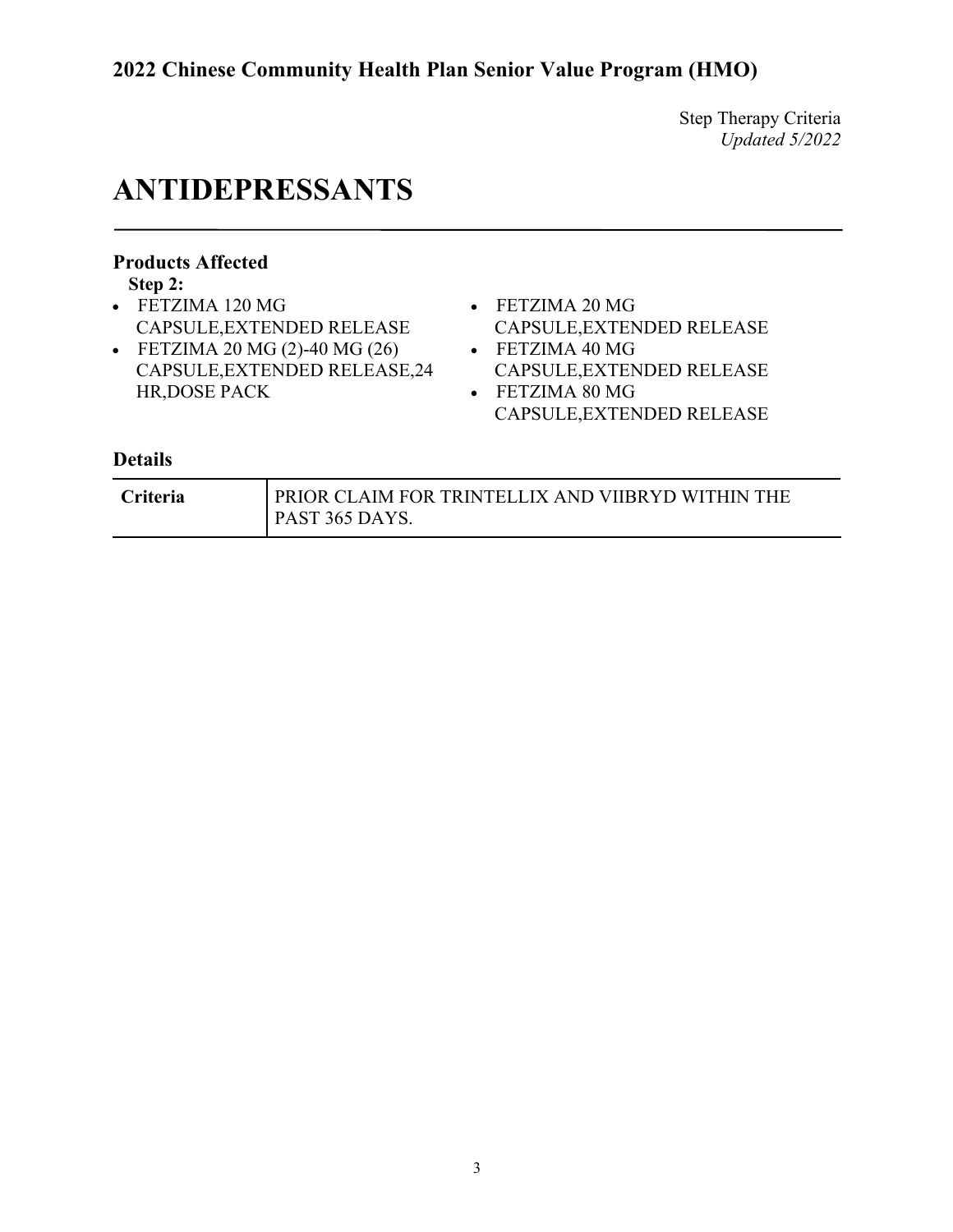Step Therapy Criteria *Updated 5/2022*

# **ANTIGOUT AGENTS**

#### **Products Affected**

**Step 2:**<br>• *febuxostat 40 mg tablet* 

• *febuxostat 40 mg tablet* • *febuxostat 80 mg tablet*

| <b>Criteria</b> | PRIOR CLAIM FOR FORMULARY VERSION OF ALLOPURINOL |
|-----------------|--------------------------------------------------|
|                 | TABLETS WITHIN THE PAST 120 DAYS.                |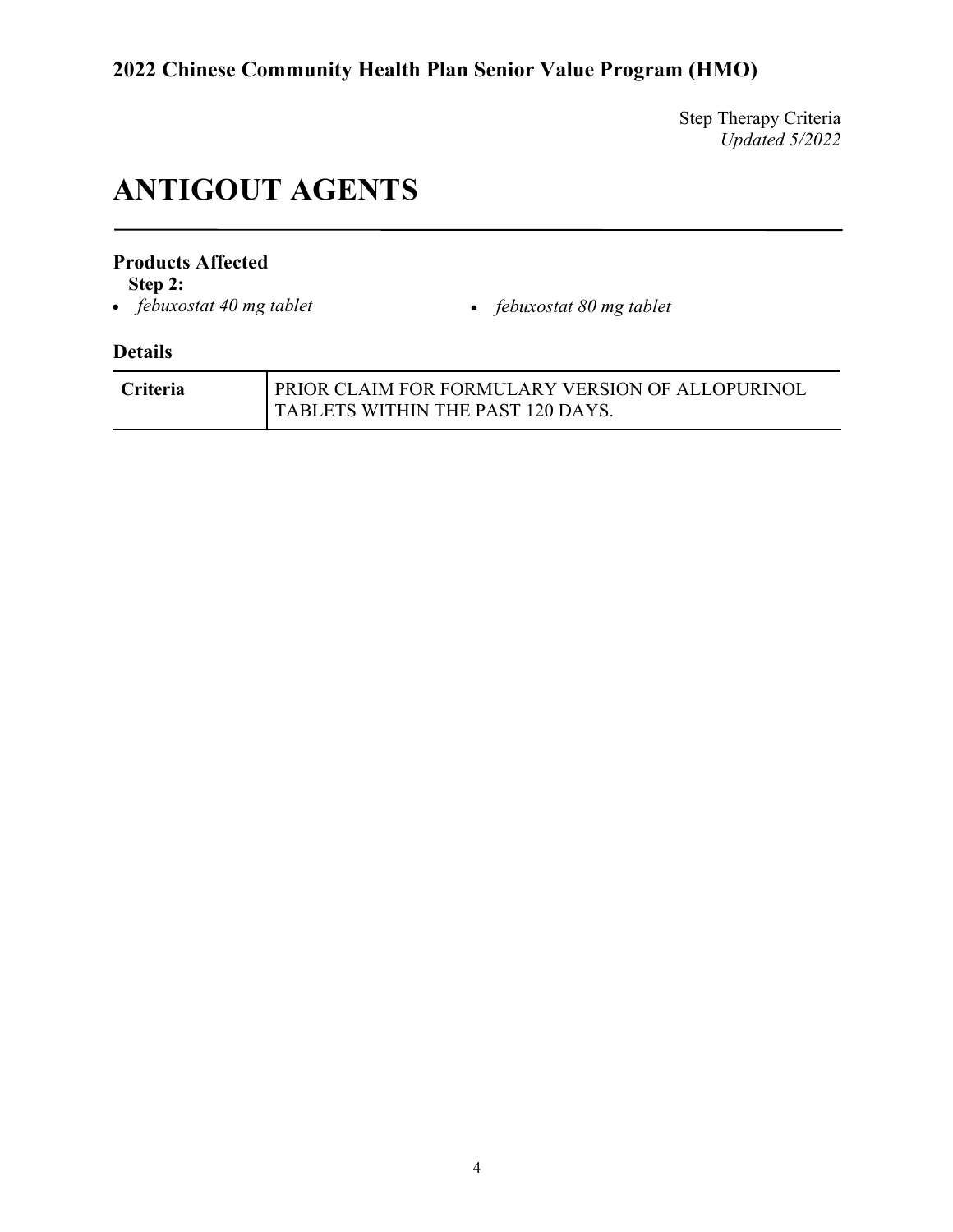# **ANTI-INFLAMMATORY AGENTS - GI**

#### **Products Affected**

**Step 2:**

• DIPENTUM 250 MG CAPSULE

| <b>Criteria</b> | PRIOR CLAIM FOR FORMULARY VERSION OF 1 OF THE<br>FOLLOWING:BALSALAZIDE, MESALAMINE 400 MG               |
|-----------------|---------------------------------------------------------------------------------------------------------|
|                 | CAP(DRTAB), MESALAMINE DR 800 MG TAB, MESALAMINE<br>0.375G ER CAP, OR MESALAMINE 1.2G DR TAB WITHIN THE |
|                 | <b>PAST 120 DAYS</b>                                                                                    |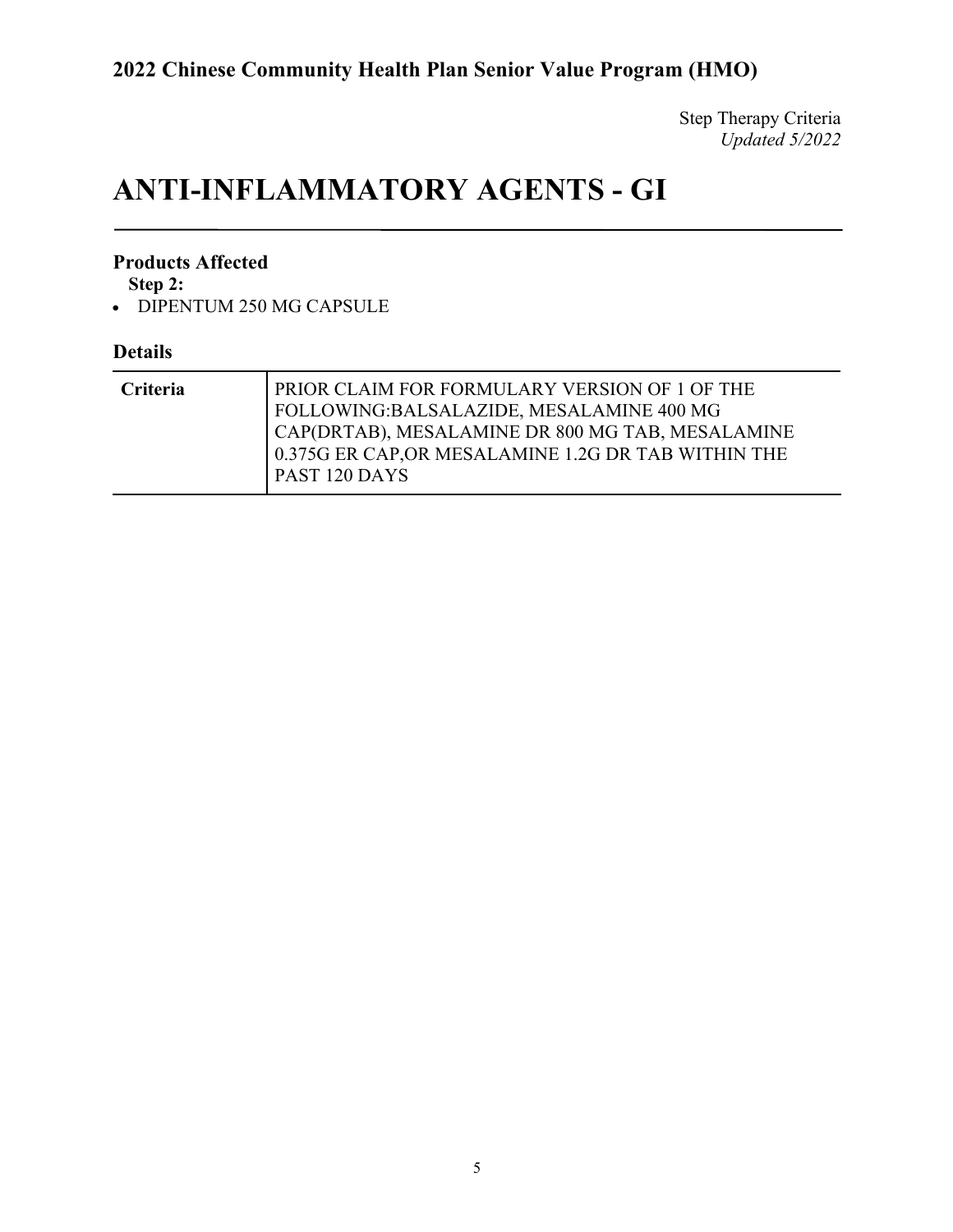# **ANTIPSYCHOTIC AGENTS**

| <b>Products Affected</b>                                                                                                                                                                                                                                                                                                                                                                                                                                                                                                                                                                       |                                                                                                                                                                                                                                                                                                                                                                                                                                                        |
|------------------------------------------------------------------------------------------------------------------------------------------------------------------------------------------------------------------------------------------------------------------------------------------------------------------------------------------------------------------------------------------------------------------------------------------------------------------------------------------------------------------------------------------------------------------------------------------------|--------------------------------------------------------------------------------------------------------------------------------------------------------------------------------------------------------------------------------------------------------------------------------------------------------------------------------------------------------------------------------------------------------------------------------------------------------|
| Step 2:                                                                                                                                                                                                                                                                                                                                                                                                                                                                                                                                                                                        |                                                                                                                                                                                                                                                                                                                                                                                                                                                        |
| aripiprazole 10 mg disintegrating tablet<br>aripiprazole 15 mg disintegrating tablet<br>CAPLYTA 42 MG CAPSULE<br>clozapine 100 mg disintegrating tablet<br>clozapine 12.5 mg disintegrating tablet<br>clozapine 150 mg disintegrating tablet<br>clozapine 200 mg disintegrating tablet<br>clozapine 25 mg disintegrating tablet<br><b>FANAPT 1 MG TABLET</b><br><b>FANAPT 10 MG TABLET</b><br><b>FANAPT 12 MG TABLET</b><br>FANAPT 1MG(2)-2 MG(2)-4MG(2)-6<br>MG(2) TABLETS IN A DOSE PACK<br><b>FANAPT 2 MG TABLET</b><br>$\bullet$<br><b>FANAPT 4 MG TABLET</b><br><b>FANAPT 6 MG TABLET</b> | <b>FANAPT 8 MG TABLET</b><br>SECUADO 3.8 MG/24 HOUR<br><b>TRANSDERMAL 24 HOUR PATCH</b><br>SECUADO 5.7 MG/24 HOUR<br>TRANSDERMAL 24 HOUR PATCH<br>SECUADO 7.6 MG/24 HOUR<br><b>TRANSDERMAL 24 HOUR PATCH</b><br><b>VERSACLOZ 50 MG/ML ORAL</b><br><b>SUSPENSION</b><br>VRAYLAR 1.5 MG (1)-3 MG (6)<br><b>CAPSULES IN A DOSE PACK</b><br><b>VRAYLAR 1.5 MG CAPSULE</b><br>VRAYLAR 3 MG CAPSULE<br><b>VRAYLAR 4.5 MG CAPSULE</b><br>VRAYLAR 6 MG CAPSULE |
| <b>Details</b>                                                                                                                                                                                                                                                                                                                                                                                                                                                                                                                                                                                 |                                                                                                                                                                                                                                                                                                                                                                                                                                                        |
| Criteria                                                                                                                                                                                                                                                                                                                                                                                                                                                                                                                                                                                       | PRIOR CLAIM FOR LATUDA OR ONE FORMULARY ORAL                                                                                                                                                                                                                                                                                                                                                                                                           |

| <b>Criteria</b> | PRIOR CLAIM FOR LATUDA OR ONE FORMULARY ORAL       |
|-----------------|----------------------------------------------------|
|                 | ANTIPSYCHOTIC: RISPERIDONE, CLOZAPINE TABLET,      |
|                 | OLANZAPINE, IMMEDIATE RELEASE QUETIAPINE FUMARATE, |
|                 | ZIPRASIDONE, ARIPIPRAZOLE, ASENAPINE, PALIPERIDONE |
|                 | WITHIN THE PAST 365 DAYS                           |
|                 |                                                    |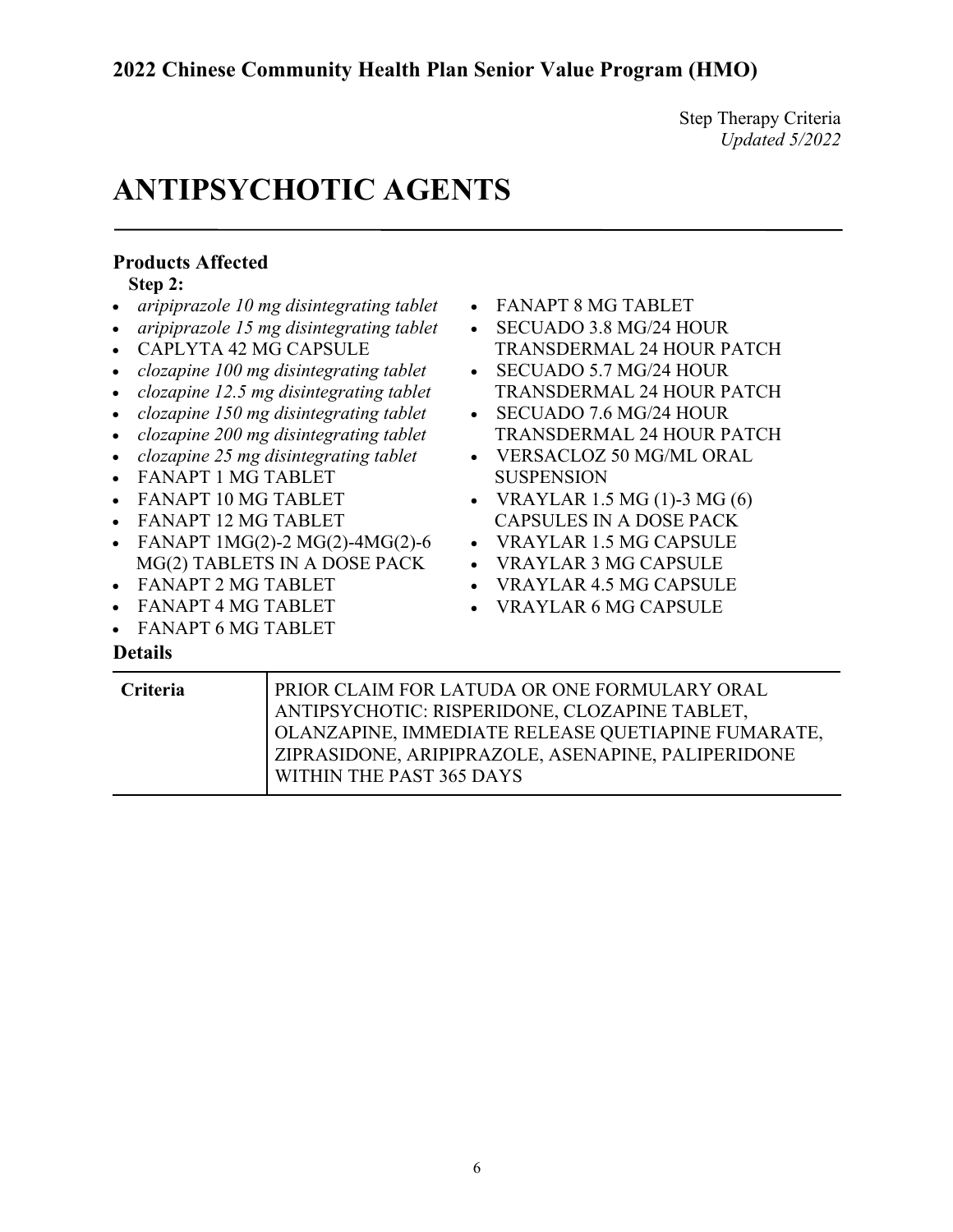# **ANTIPSYCHOTIC AGENTS II**

### **Products Affected**

**Step 2:**

- REXULTI 0.25 MG TABLET
- REXULTI 0.5 MG TABLET
- REXULTI 1 MG TABLET
- REXULTI 2 MG TABLET
	- REXULTI 3 MG TABLET
	- REXULTI 4 MG TABLET

| Criteria | PRIOR CLAIM FOR LATUDA AND ONE FORMULARY ORAL<br>ATYPICAL ANTIPSYCHOTICS (RISPERIDONE, CLOZAPINE,<br>OLANZAPINE, QUETIAPINE, ARIPIPRAZOLE, ZIPRASIDONE,<br>ASENAPINE OR PALIPERIDONE) OR SSRI (CITALOPRAM,<br>ESCITALOPRAM, FLUOXETINE, PAROXETINE OR SERTRALINE) |
|----------|-------------------------------------------------------------------------------------------------------------------------------------------------------------------------------------------------------------------------------------------------------------------|
|          | OR SNRI (DESVENLAFAXINE, DULOXETINE OR VENLAFAXINE)<br>WITHIN THE PAST 365 DAYS                                                                                                                                                                                   |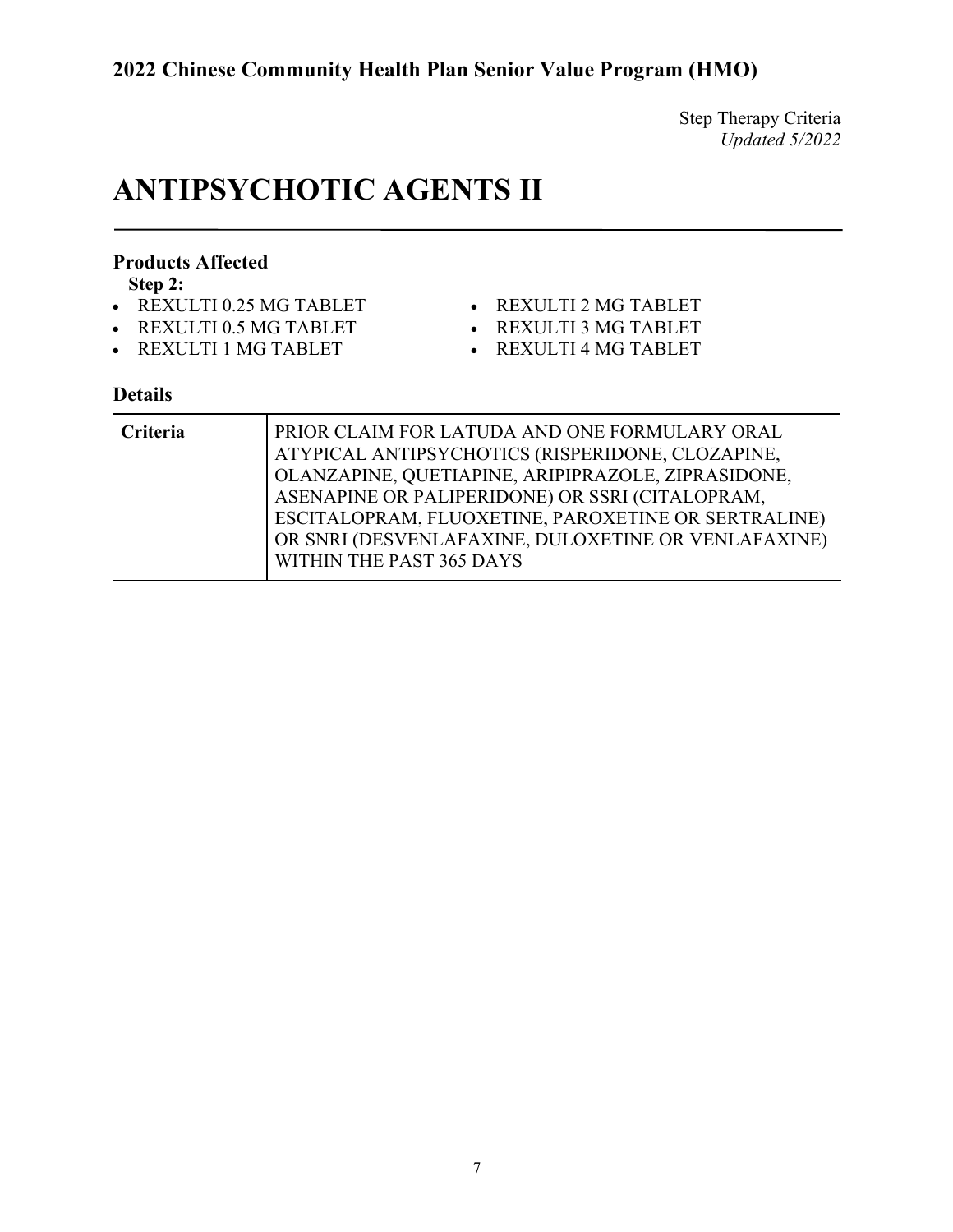Step Therapy Criteria *Updated 5/2022*

# **ANTIULCER AGENTS**

### **Products Affected**

**Step 2:**

- *omeprazole 20 mg-sodium bicarbonate 1.1 omeprazole 40 mg-sodium bicarbonate 1.1 gram capsule*
- *gram capsule*

| <b>Criteria</b> | PRIOR CLAIM FOR GENERIC FEDERAL LEGEND FORMULARY |
|-----------------|--------------------------------------------------|
|                 | VERSION OF ORAL LANSOPRAZOLE CAPSULES,           |
|                 | ESOMEPRAZOLE MAG, RABEPRAZOLE, OMEPRAZOLE, OR    |
|                 | PANTOPRAZOLE WITHIN THE PAST 120 DAYS.           |
|                 |                                                  |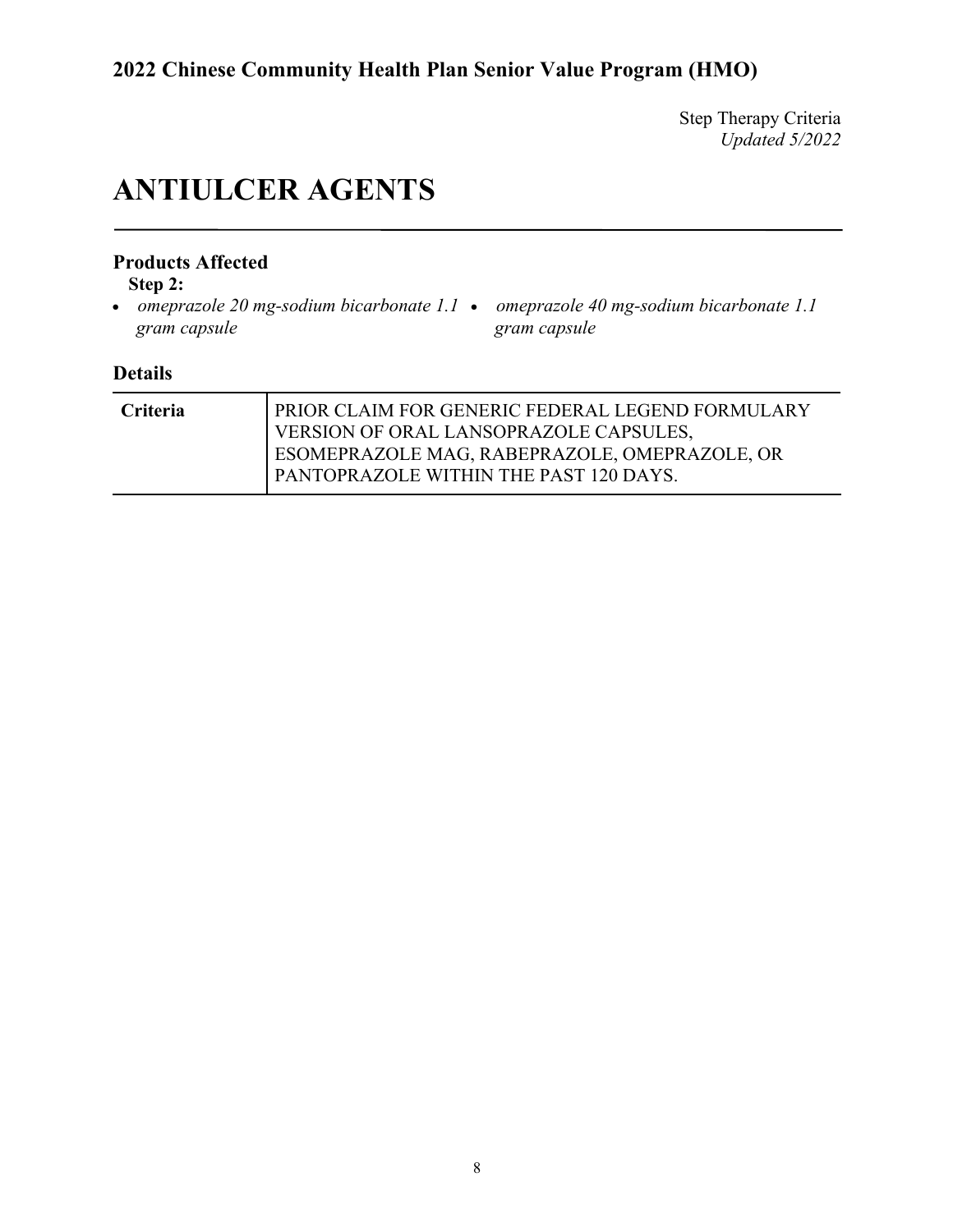# **B VERSUS D ADMINISTRATIVE STEP**

| <b>Products Affected</b><br>Step 2:<br>CYCLOPHOSPHAMIDE 25 MG<br>$\bullet$<br><b>CAPSULE</b><br>• cyclophosphamide $25$ mg tablet<br>CYCLOPHOSPHAMIDE 50 MG<br>$\bullet$<br><b>CAPSULE</b><br><b>Details</b> | cyclophosphamide 50 mg tablet<br>methotrexate sodium 2.5 mg tablet<br>XATMEP 2.5 MG/ML ORAL<br>$\bullet$<br><b>SOLUTION</b>                                                                                                                                                                                                   |
|--------------------------------------------------------------------------------------------------------------------------------------------------------------------------------------------------------------|-------------------------------------------------------------------------------------------------------------------------------------------------------------------------------------------------------------------------------------------------------------------------------------------------------------------------------|
| <b>Criteria</b>                                                                                                                                                                                              | IN ORDER TO ASSIST IN A PART B VS. D PAYMENT<br>DETERMINATION, A PRIOR CLAIM SEEN FOR A RHEUMATOID<br>ARTHRITIS, PSORIASIS OR ACTIVE POLYARTICULAR JUVENILE<br><b>IDIOPATHIC ARTHRITIS DRUG WITHIN THE PAST 120 DAYS</b><br>WILL QUALIFY FOR PART D PAYMENT. ALL OTHER<br><b>INDICATIONS WILL HAVE A PART B VS. D PAYMENT</b> |

DETERMINATION MADE THROUGH THE FORMULARY

EXCEPTION PROCESS PRIOR TO THE APPROVAL OF THE DRUG.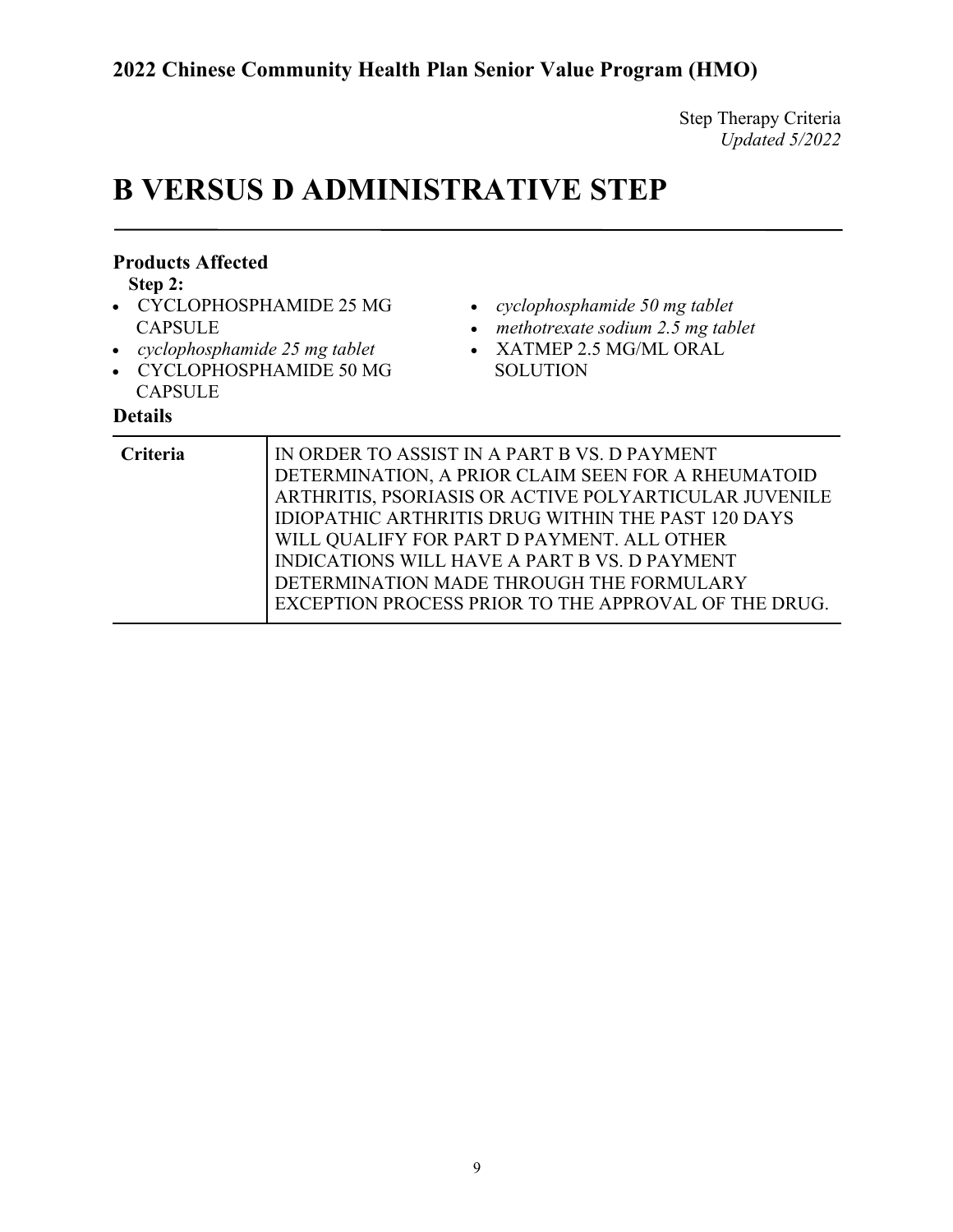# **DULOXETINE SPRINKLE**

### **Products Affected**

**Step 2:**

- DRIZALMA SPRINKLE 20 MG CAPSULE,DELAYED RELEASE
- DRIZALMA SPRINKLE 30 MG CAPSULE,DELAYED RELEASE
- DRIZALMA SPRINKLE 40 MG CAPSULE,DELAYED RELEASE
- DRIZALMA SPRINKLE 60 MG CAPSULE,DELAYED RELEASE

| <b>Criteria</b> | PRIOR CLAIM FOR FORMULARY GENERIC DULOXETINE |
|-----------------|----------------------------------------------|
|                 | CAPSULE WITHIN THE PAST 120 DAYS.            |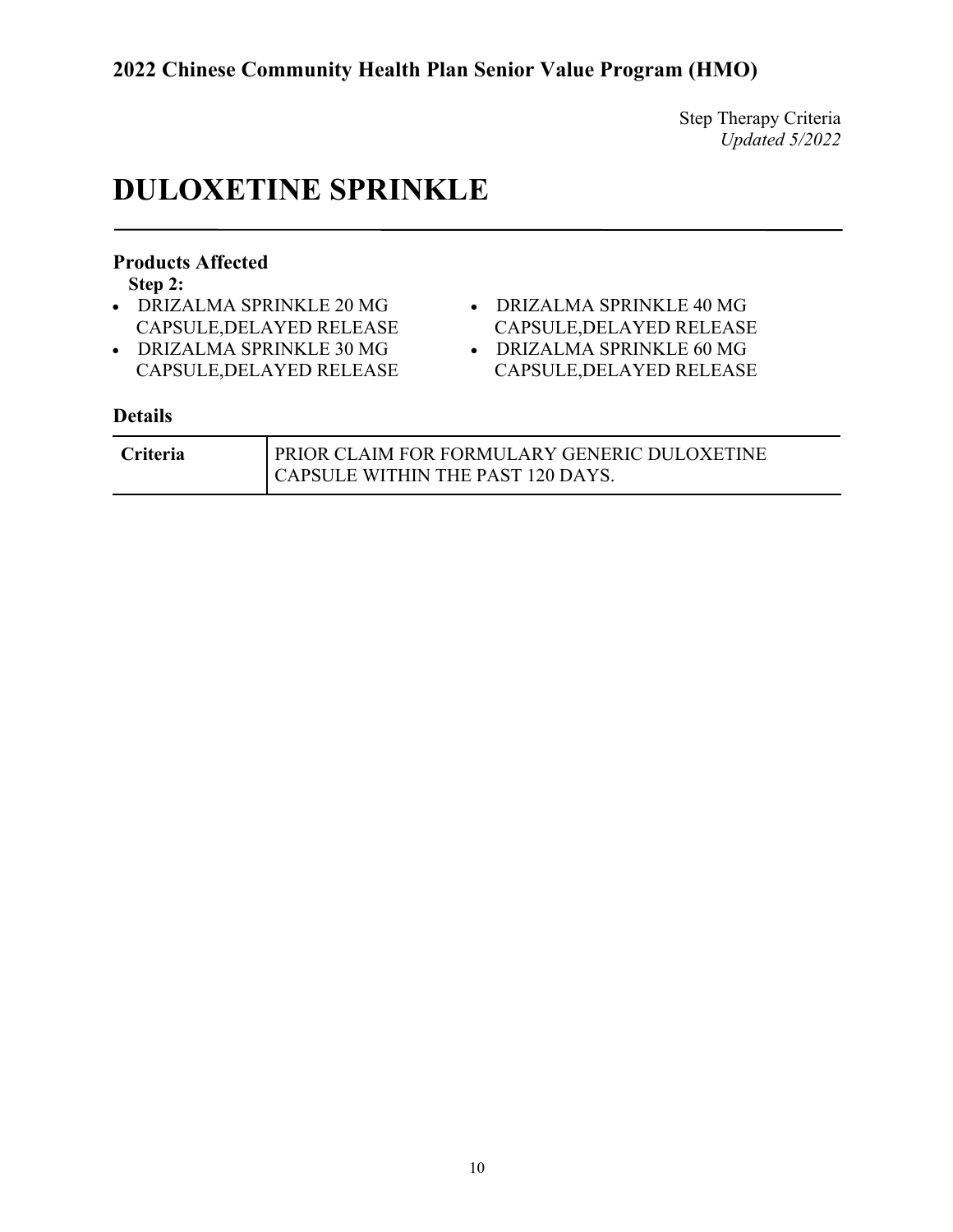Step Therapy Criteria *Updated 5/2022*

# **ENALAPRIL ORAL SOLUTION**

#### **Products Affected**

**Step 2:**

• *enalapril maleate 1 mg/ml oral solution*

| <b>Criteria</b> | <b>PRIOR CLAIM FOR GENERIC ENALAPRIL ORAL TABLETS</b> |
|-----------------|-------------------------------------------------------|
|                 | <b>I WITHIN THE PAST 120 DAYS.</b>                    |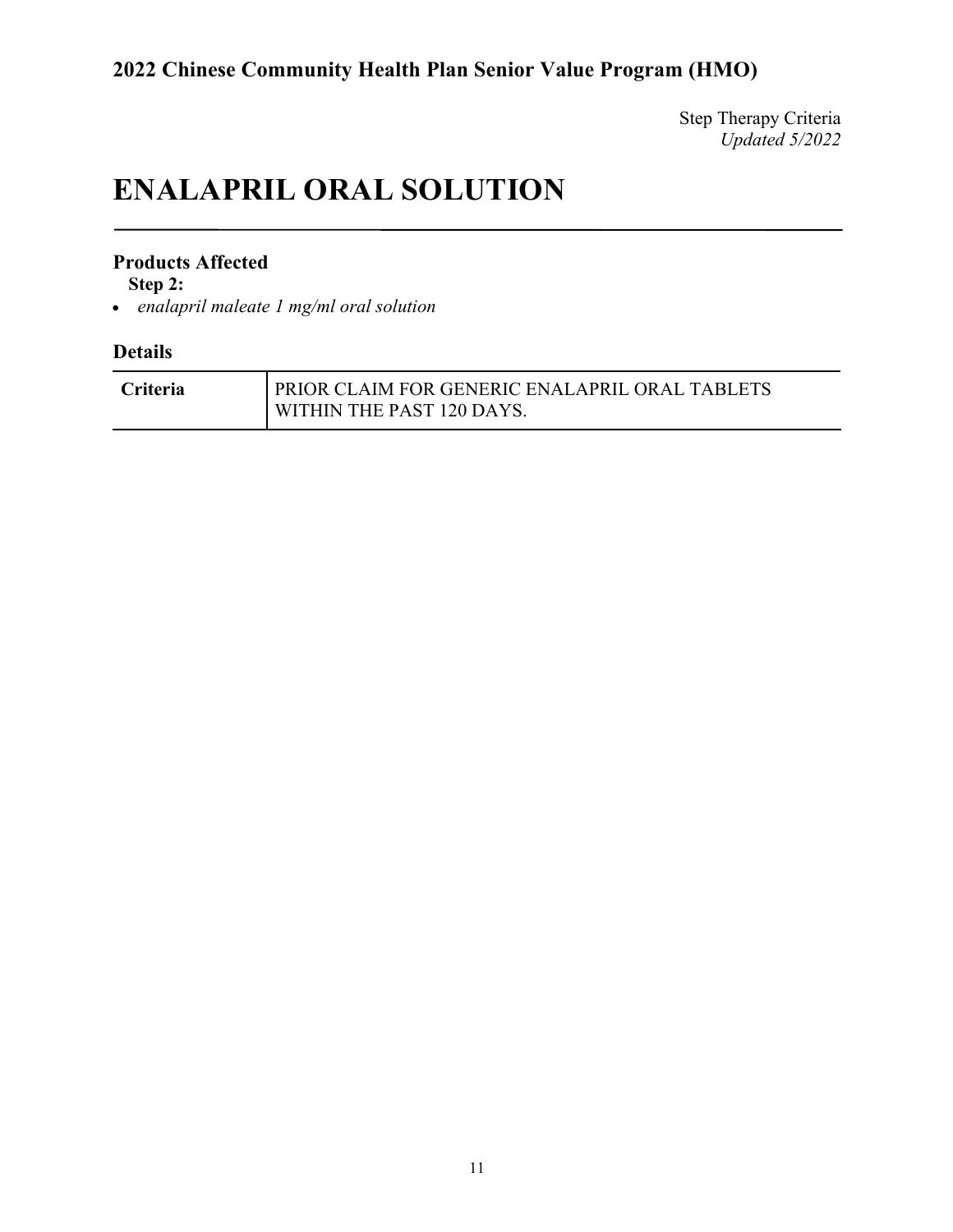Step Therapy Criteria *Updated 5/2022*

# **LISINOPRIL ORAL SOLUTION**

### **Products Affected**

**Step 2:**

• QBRELIS 1 MG/ML ORAL SOLUTION

| Criteria | PRIOR CLAIM FOR GENERIC LISINOPRIL WITHIN THE PAST 120<br>DAYS. |
|----------|-----------------------------------------------------------------|
|          |                                                                 |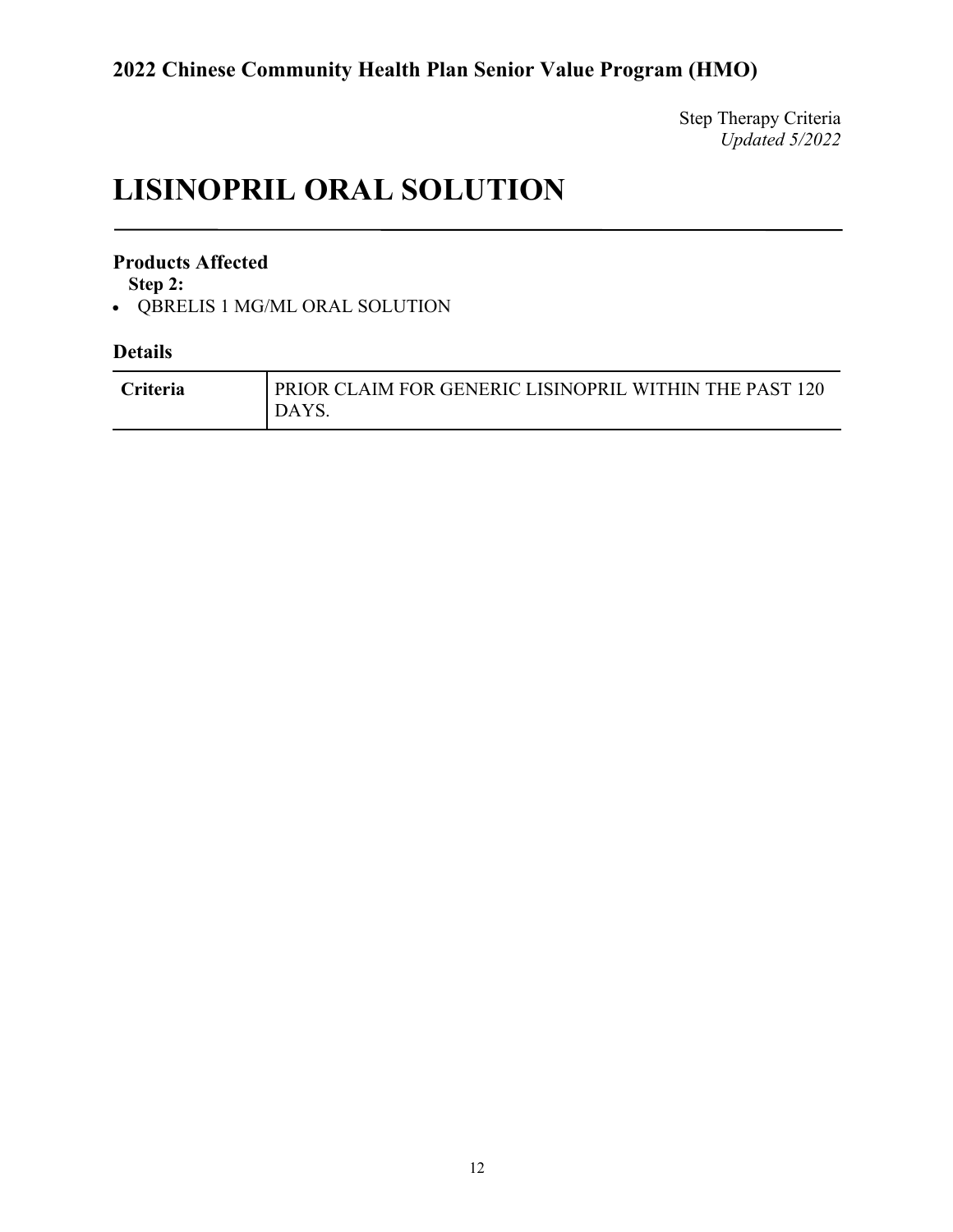# **MEMANTINE - DONEPEZIL**

| <b>Products Affected</b><br>Step 2: |                                                                                                                                                                |           |                                                                                                                                                       |
|-------------------------------------|----------------------------------------------------------------------------------------------------------------------------------------------------------------|-----------|-------------------------------------------------------------------------------------------------------------------------------------------------------|
|                                     | • NAMZARIC 14 MG-10 MG CAPSULE<br>SPRINKLE, EXTENDED RELEASE<br>• NAMZARIC 21 MG-10 MG CAPSULE<br>SPRINKLE, EXTENDED RELEASE<br>• NAMZARIC 28 MG-10 MG CAPSULE | $\bullet$ | • NAMZARIC 7 MG-10 MG CAPSULE<br>SPRINKLE, EXTENDED RELEASE<br>NAMZARIC 7/14/21/28 MG-10 MG<br>CAPSULE, SPRINKLE, EXTEND<br><b>RELEASE, DOSE PACK</b> |
| <b>Details</b>                      | SPRINKLE, EXTENDED RELEASE                                                                                                                                     |           |                                                                                                                                                       |
| Criteria                            | IN THE PAST 365 DAYS                                                                                                                                           |           | PRIOR CLAIM FOR GENERIC DONEPEZIL AND MEMANTINE IR                                                                                                    |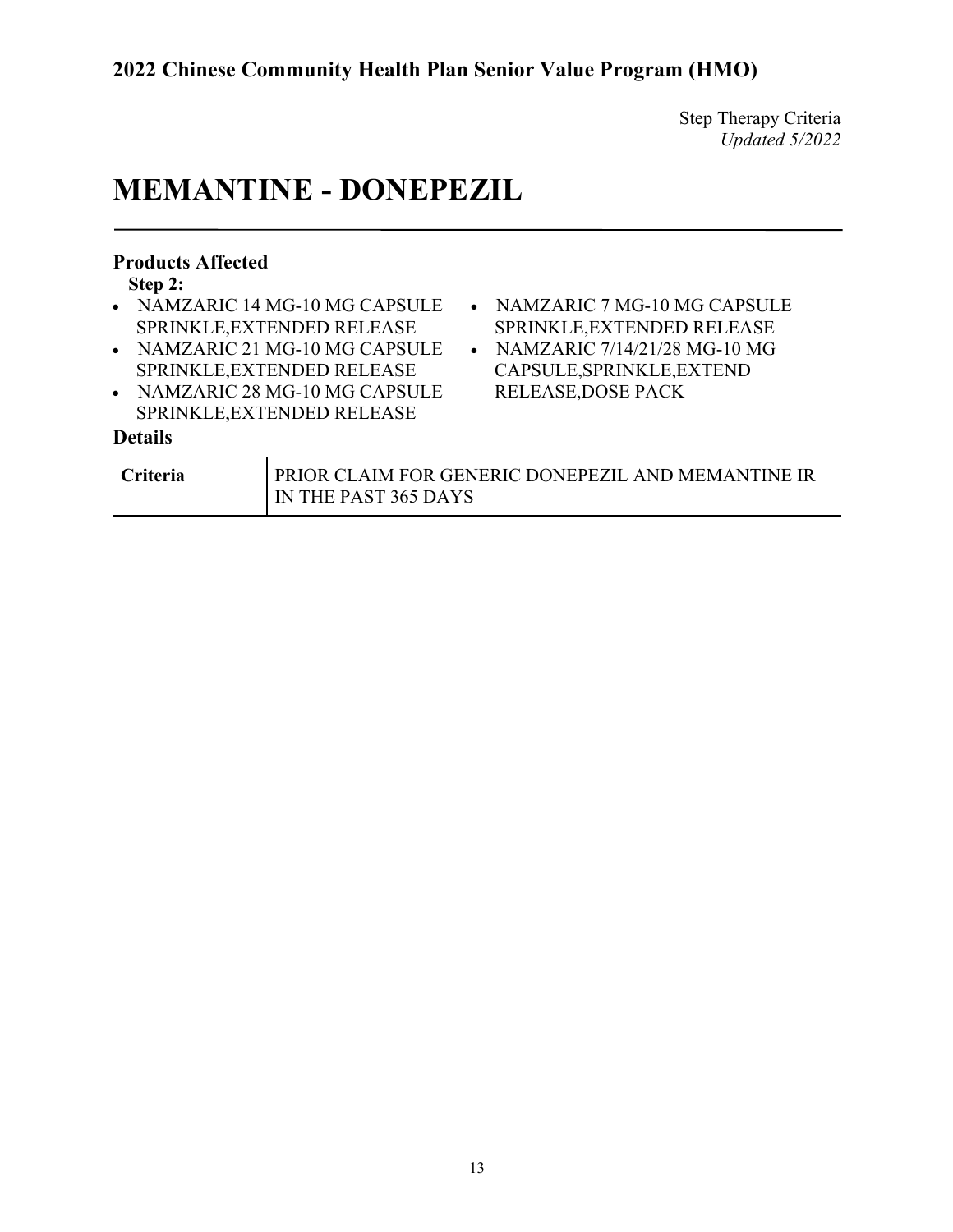Step Therapy Criteria *Updated 5/2022*

## **MEMANTINE ER**

### **Products Affected**

**Step 2:**

- *memantine 14 mg capsule sprinkle,extended release 24hr*
- *memantine 21 mg capsule sprinkle,extended release 24hr*
- *memantine 28 mg capsule sprinkle,extended release 24hr*
- *memantine 7 mg capsule sprinkle,extended release 24hr*

| <b>Criteria</b> | PRIOR CLAIM FOR FORMULARY VERSION OF MEMANTINE IR |
|-----------------|---------------------------------------------------|
|                 | WITHIN THE PAST 120 DAYS                          |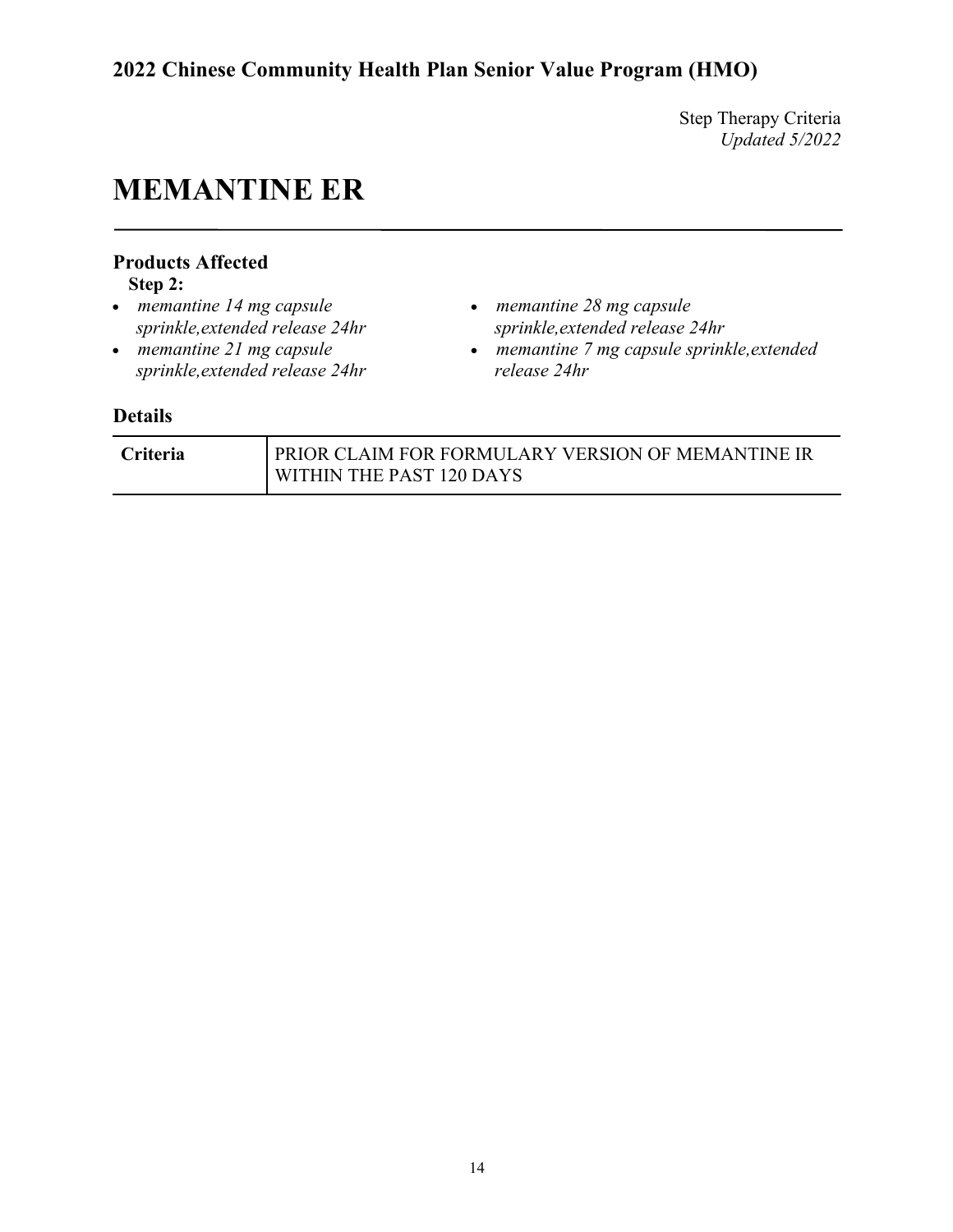# **NASAL CORTICOSTEROIDS II**

### **Products Affected**

**Step 2:**

• XHANCE 93 MCG/ACTUATION BREATH ACTIVATED AEROSOL

| <b>Criteria</b> | <b>PRIOR CLAIM FOR A FEDERAL LEGEND FORMULARY VERSION</b> |
|-----------------|-----------------------------------------------------------|
|                 | OF MOMETASONE NASAL SPRAY WITHIN THE PAST 120 DAYS        |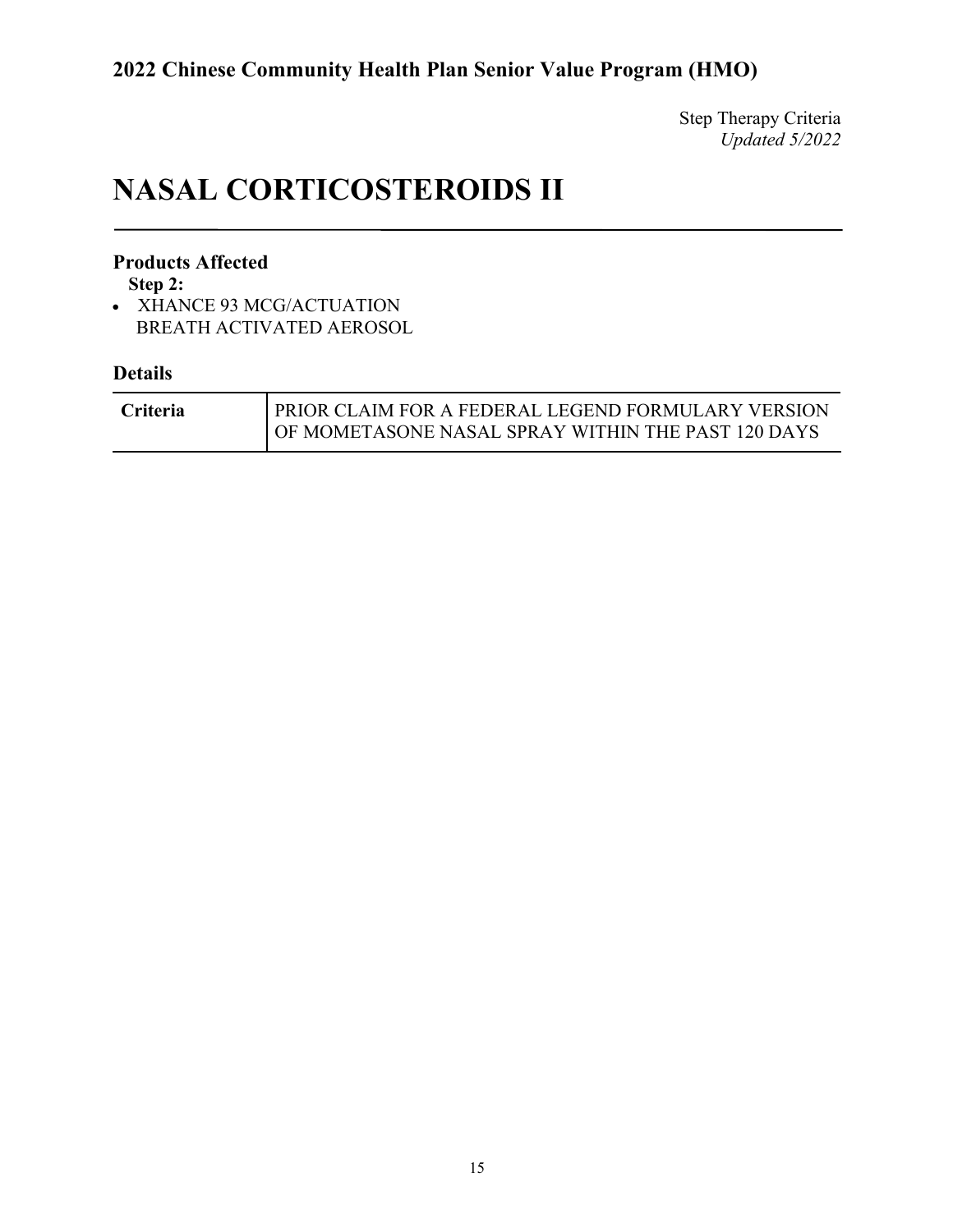Step Therapy Criteria *Updated 5/2022*

# **OPHTHALMIC ALLERGY - OTC**

| <b>Products Affected</b><br>Step 2:<br>$\bullet$ ALREX 0.2 % EYE<br>DROPS, SUSPENSION<br><b>Details</b> | • bepotastine besilate $1.5\%$ eye drops                                                                                                                                                                                                                                                                                                                 |
|---------------------------------------------------------------------------------------------------------|----------------------------------------------------------------------------------------------------------------------------------------------------------------------------------------------------------------------------------------------------------------------------------------------------------------------------------------------------------|
| Criteria                                                                                                | PRIOR CLAIM FOR ONE OF THE FOLLOWING: OTC<br>LORATADINE, OTC LORATADINE D, OTC CETIRIZINE, OTC<br>CETIRIZINE D, OTC FEXOFENADINE, OTC FEXOFENADINE D,<br>OTC LEVOCETIRIZINE, OTC OLOPATADINE, OTC GENERIC<br>KETOTIFEN EYE DROPS 0.025%, LEVOCETIRIZINE, CROMOLYN<br>SODIUM, EPINASTINE, OR FORMULARY OLOPATADINE EYE<br>DROPS WITHIN THE PAST 120 DAYS. |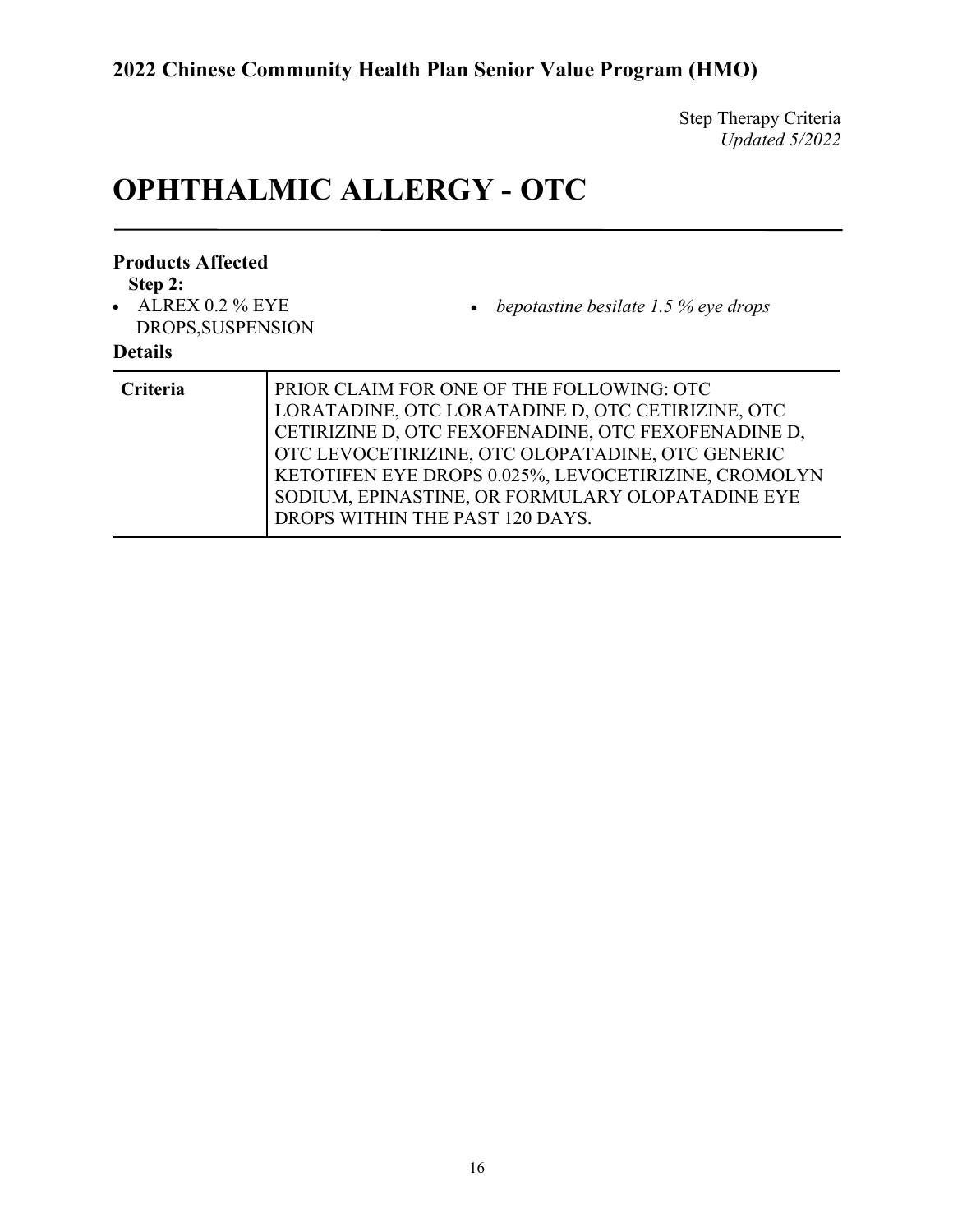# **OPHTHALMIC PROSTAGLANDINS**

#### **Products Affected**

**Step 2:**

• XELPROS 0.005 % EYE DROP EMULSION

| <b>Criteria</b> | PRIOR CLAIM FOR FORMULARY VERSION OF LATANOPROST<br>GENERIC XALATAN) OR TRAVOPROST AND ONE OF THE<br>FOLLOWING: ALPHAGAN P 0.1%, FORMULARY VERSION OF |
|-----------------|-------------------------------------------------------------------------------------------------------------------------------------------------------|
|                 | BRINZOLAMIDE (AZOPT), COMBIGAN, LUMIGAN 0.01%,                                                                                                        |
|                 | SIMBRINZA OR ROCKLATAN WITHIN THE PAST 365 DAYS.                                                                                                      |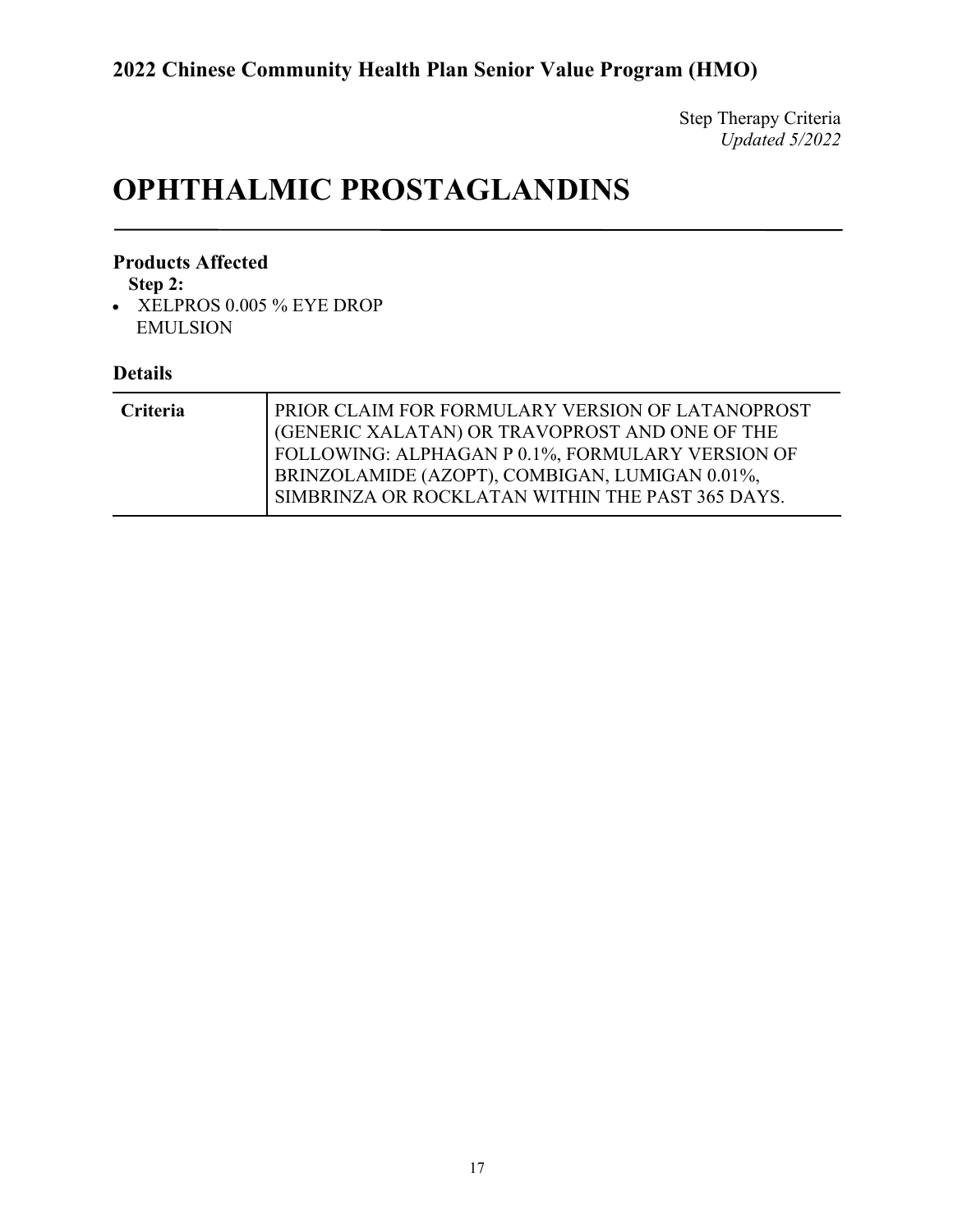# **ROSUVASTATIN SPRINKLE**

| <b>Products Affected</b><br>Step 2:<br>• EZALLOR SPRINKLE 10 MG<br><b>CAPSULE</b><br>• EZALLOR SPRINKLE 20 MG<br><b>CAPSULE</b><br><b>Details</b> |                              | • EZALLOR SPRINKLE 40 MG<br><b>CAPSULE</b><br>$\bullet$ EZALLOR SPRINKLE 5 MG CAPSULE |
|---------------------------------------------------------------------------------------------------------------------------------------------------|------------------------------|---------------------------------------------------------------------------------------|
| Criteria                                                                                                                                          | TABLET IN THE PAST 120 DAYS. | PRIOR CLAIM FOR FORMULARY VERSION OF ROSUVASTATIN                                     |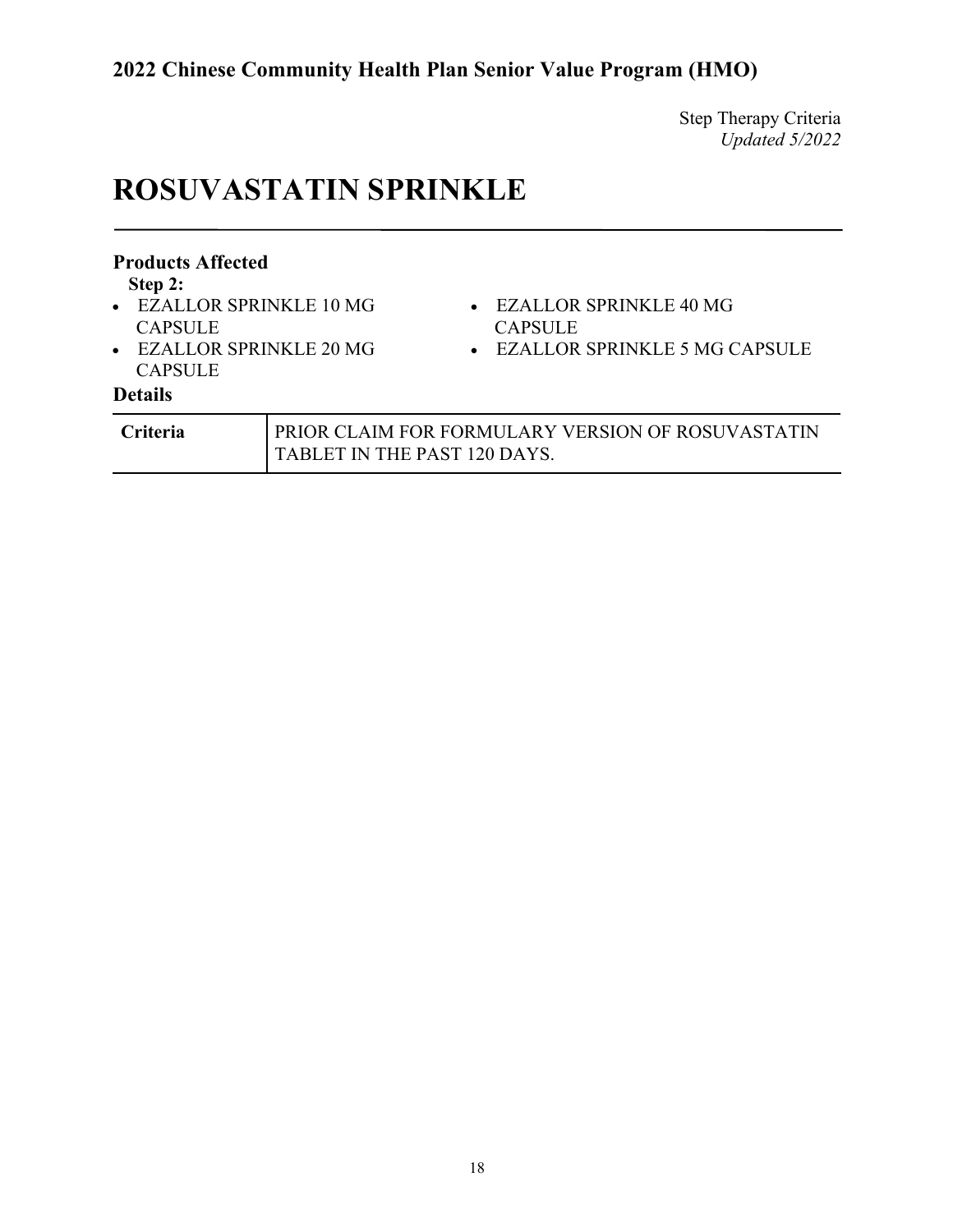# **SELEGILINE PATCH**

| <b>Products Affected</b><br>Step 2:<br>$\bullet$ EMSAM 12 MG/24 HR<br>24 HOUR PATCH<br><b>Details</b> | • EMSAM 9 MG/24 HR TRANSDERMAL<br><b>TRANSDERMAL 24 HOUR PATCH</b><br>24 HOUR PATCH<br>• EMSAM 6 MG/24 HR TRANSDERMAL                                                                                                                 |
|-------------------------------------------------------------------------------------------------------|---------------------------------------------------------------------------------------------------------------------------------------------------------------------------------------------------------------------------------------|
| <b>Criteria</b>                                                                                       | PRIOR CLAIM OF FORMULARY ORAL VERSION OF SSRI<br>(CITALOPRAM, ESCITALOPRAM, FLUOXETINE, PAROXETINE<br>OR SERTRALINE), SNRI (DESVENLAFAXINE, DULOXETINE OR<br>VENLAFAXINE), MIRTAZAPINE, OR BUPROPION IR/SR/XL IN<br>THE PAST 120 DAYS |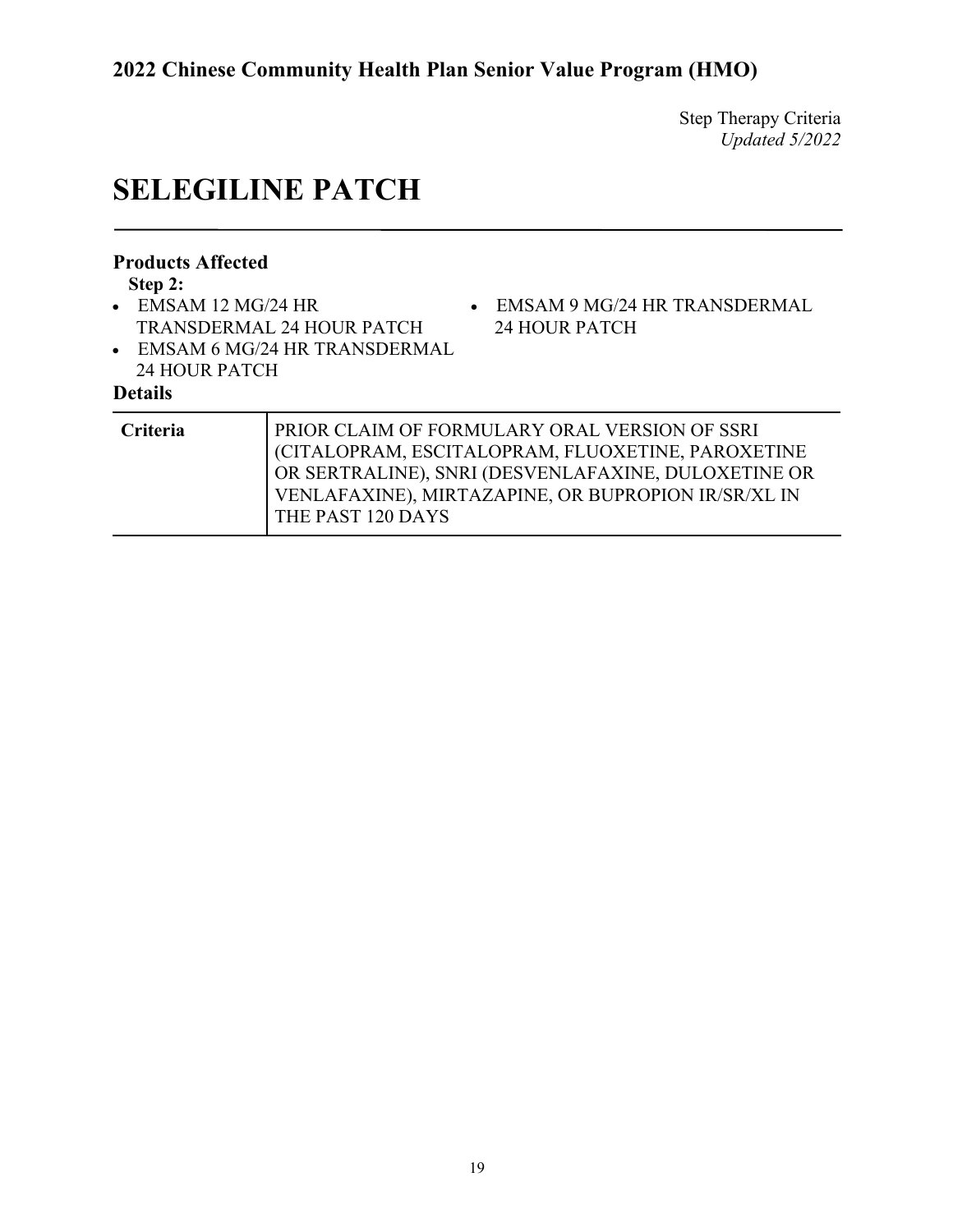# **SPIRONOLACTONE ORAL SUSPENSION**

#### **Products Affected**

**Step 2:**

• CAROSPIR 25 MG/5 ML ORAL SUSPENSION

| <b>Criteria</b> | PRIOR CLAIM FOR GENERIC SPIRONOLACTONE WITHIN THE |
|-----------------|---------------------------------------------------|
|                 | <b>PAST 120 DAYS.</b>                             |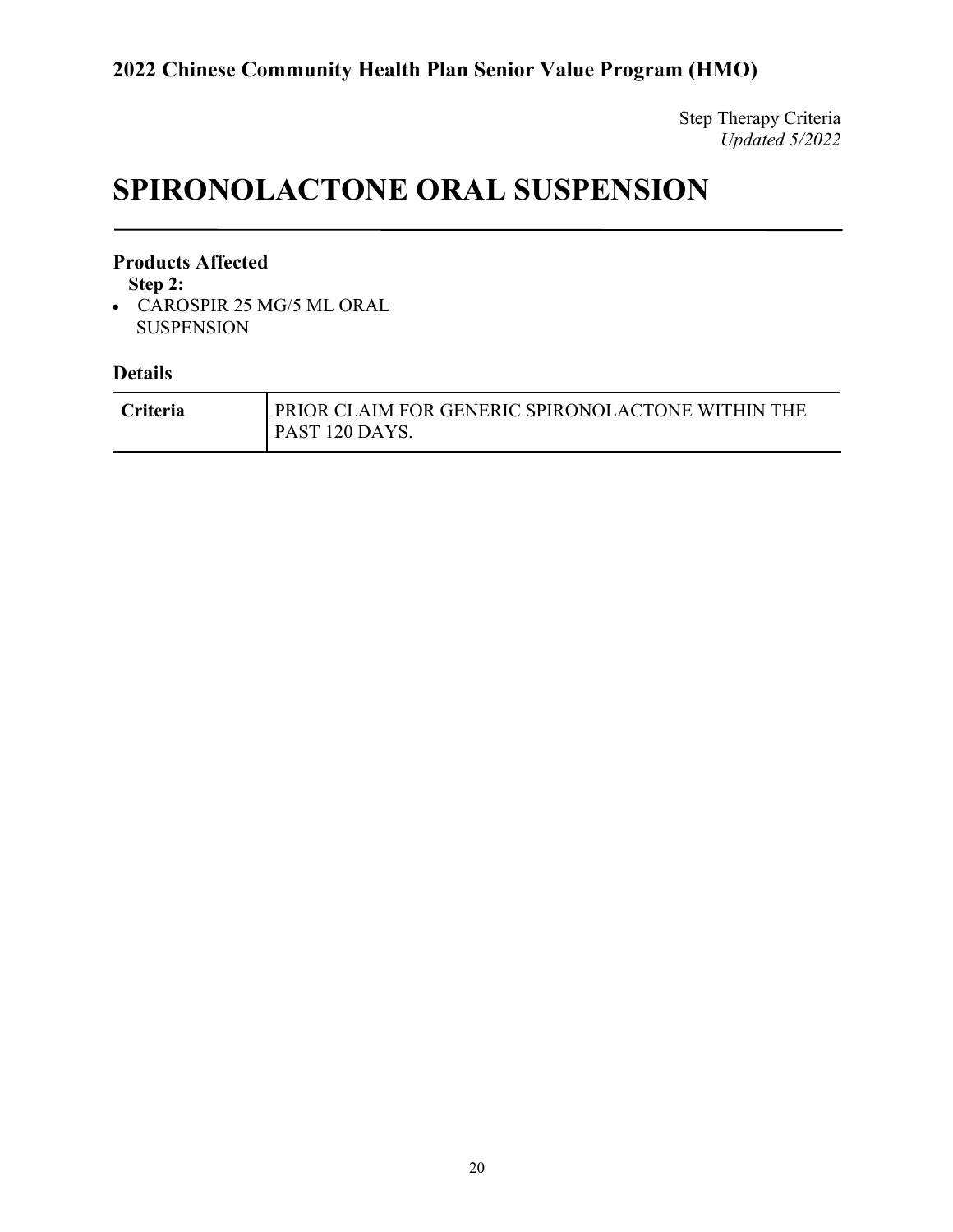## **SPRITAM**

| <b>Products Affected</b><br>Step 2:<br>• SPRITAM 1,000 MG TABLET FOR<br><b>ORAL SUSPENSION</b><br><b>SUSPENSION</b><br><b>Details</b> | • SPRITAM 250 MG TABLET FOR ORAL $\bullet$ | $\bullet$ | SPRITAM 500 MG TABLET FOR ORAL<br><b>SUSPENSION</b><br>SPRITAM 750 MG TABLET FOR ORAL<br><b>SUSPENSION</b> |
|---------------------------------------------------------------------------------------------------------------------------------------|--------------------------------------------|-----------|------------------------------------------------------------------------------------------------------------|
| Criteria                                                                                                                              | THE PAST 120 DAYS                          |           | PRIOR CLAIM FOR GENERIC LEVETIRACETAM SOLUTION IN                                                          |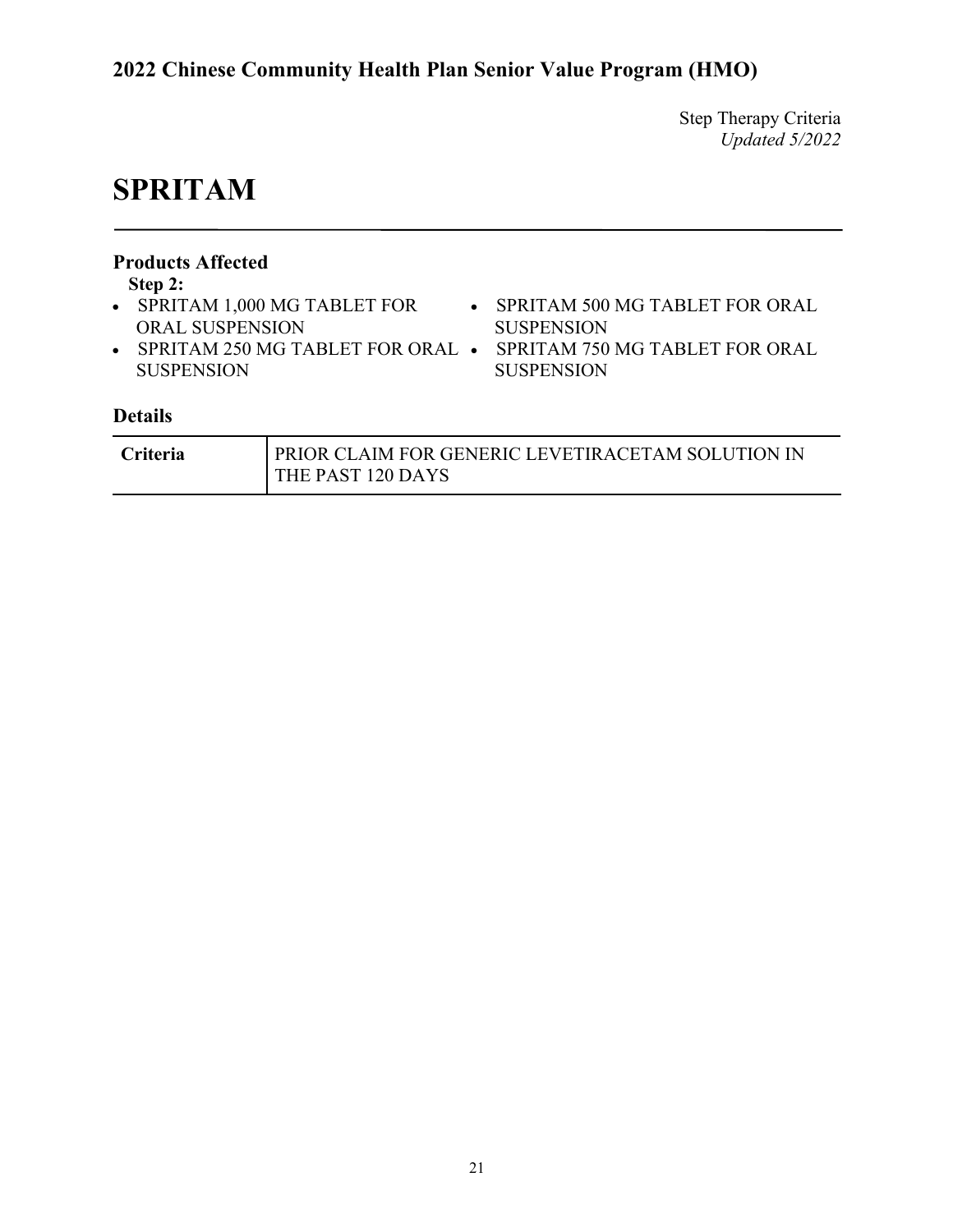# **TACROLIMUS PACKETS**

### **Products Affected**

**Step 2:**

- IN PACKET
- PROGRAF 0.2 MG ORAL GRANULES PROGRAF 1 MG ORAL GRANULES IN PACKET

| <b>Criteria</b> | <b>PRIOR CLAIM FOR FORMULARY VERSION OF TACROLIMUS IR</b> |
|-----------------|-----------------------------------------------------------|
|                 | <b>CAPSULES WITHIN THE PAST 120 DAYS</b>                  |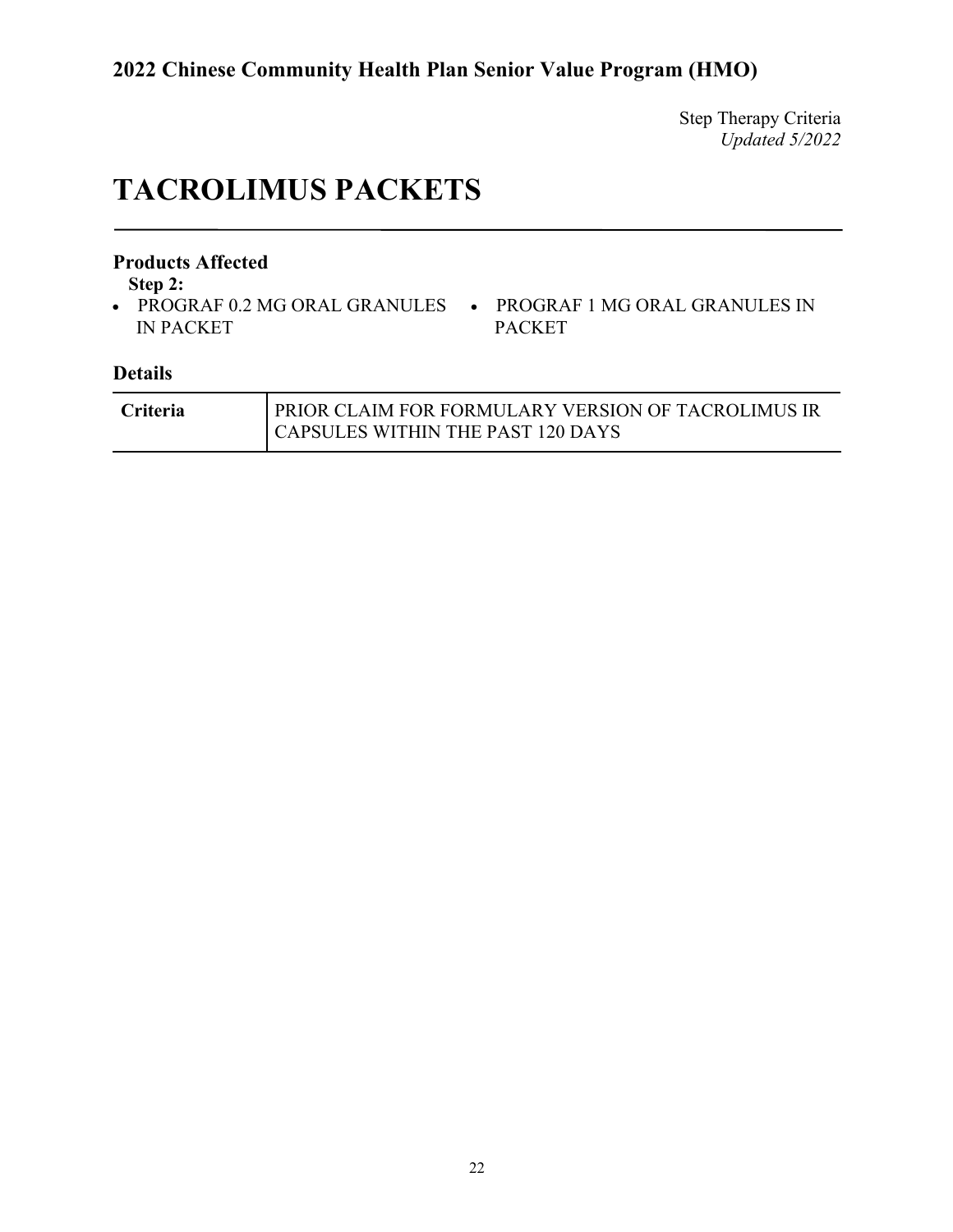### **INDEX**

### **A**

| A<br>ALREX 0.2 % EYE DROPS, SUSPENSION                       |
|--------------------------------------------------------------|
|                                                              |
| aripiprazole 10 mg disintegrating tablet 6                   |
| aripiprazole 15 mg disintegrating tablet 6                   |
| B                                                            |
| bepotastine besilate 1.5 % eye drops16                       |
| C                                                            |
|                                                              |
| CAROSPIR 25 MG/5 ML ORAL                                     |
|                                                              |
| clozapine 100 mg disintegrating tablet6                      |
| clozapine 12.5 mg disintegrating tablet6                     |
| clozapine 150 mg disintegrating tablet6                      |
| clozapine 200 mg disintegrating tablet6                      |
| clozapine 25 mg disintegrating tablet6                       |
| CYCLOPHOSPHAMIDE 25 MG                                       |
|                                                              |
| cyclophosphamide 25 mg tablet 9                              |
| CYCLOPHOSPHAMIDE 50 MG                                       |
|                                                              |
| cyclophosphamide 50 mg tablet 9                              |
| D                                                            |
| DIPENTUM 250 MG CAPSULE 5                                    |
| <b>DRIZALMA SPRINKLE 20 MG</b>                               |
| CAPSULE, DELAYED RELEASE10<br><b>DRIZALMA SPRINKLE 30 MG</b> |
| CAPSULE, DELAYED RELEASE10                                   |
| <b>DRIZALMA SPRINKLE 40 MG</b>                               |
| CAPSULE, DELAYED RELEASE 10                                  |
| <b>DRIZALMA SPRINKLE 60 MG</b>                               |
| CAPSULE, DELAYED RELEASE10                                   |
| E                                                            |
| EMSAM 12 MG/24 HR TRANSDERMAL                                |
| 24 HOUR PATCH19                                              |
| <b>EMSAM 6 MG/24 HR TRANSDERMAL</b>                          |
| 24 HOUR PATCH19                                              |
| EMSAM 9 MG/24 HR TRANSDERMAL                                 |
| 24 HOUR PATCH19                                              |
| enalapril maleate 1 mg/ml oral solution  11                  |
| <b>EZALLOR SPRINKLE 10 MG CAPSULE</b>                        |
|                                                              |

| <b>EZALLOR SPRINKLE 20 MG CAPSULE</b>      |
|--------------------------------------------|
| <b>EZALLOR SPRINKLE 40 MG CAPSULE</b>      |
|                                            |
| <b>EZALLOR SPRINKLE 5 MG CAPSULE18</b>     |
| F                                          |
|                                            |
|                                            |
|                                            |
| FANAPT 1MG(2)-2 MG(2)-4MG(2)-6             |
| MG(2) TABLETS IN A DOSE PACK  6            |
|                                            |
|                                            |
|                                            |
|                                            |
|                                            |
|                                            |
| FETZIMA 120 MG                             |
| CAPSULE, EXTENDED RELEASE 3                |
| FETZIMA 20 MG (2)-40 MG (26)               |
| CAPSULE, EXTENDED RELEASE, 24              |
|                                            |
| FETZIMA 20 MG CAPSULE, EXTENDED            |
|                                            |
| FETZIMA 40 MG CAPSULE, EXTENDED            |
|                                            |
| FETZIMA 80 MG CAPSULE, EXTENDED            |
|                                            |
| K                                          |
| KATERZIA 1 MG/ML ORAL                      |
|                                            |
| M                                          |
| memantine 14 mg capsule sprinkle, extended |
|                                            |
| memantine 21 mg capsule sprinkle, extended |
|                                            |
| memantine 28 mg capsule sprinkle, extended |
|                                            |
| memantine 7 mg capsule sprinkle, extended  |
|                                            |
| methotrexate sodium 2.5 mg tablet 9        |
|                                            |